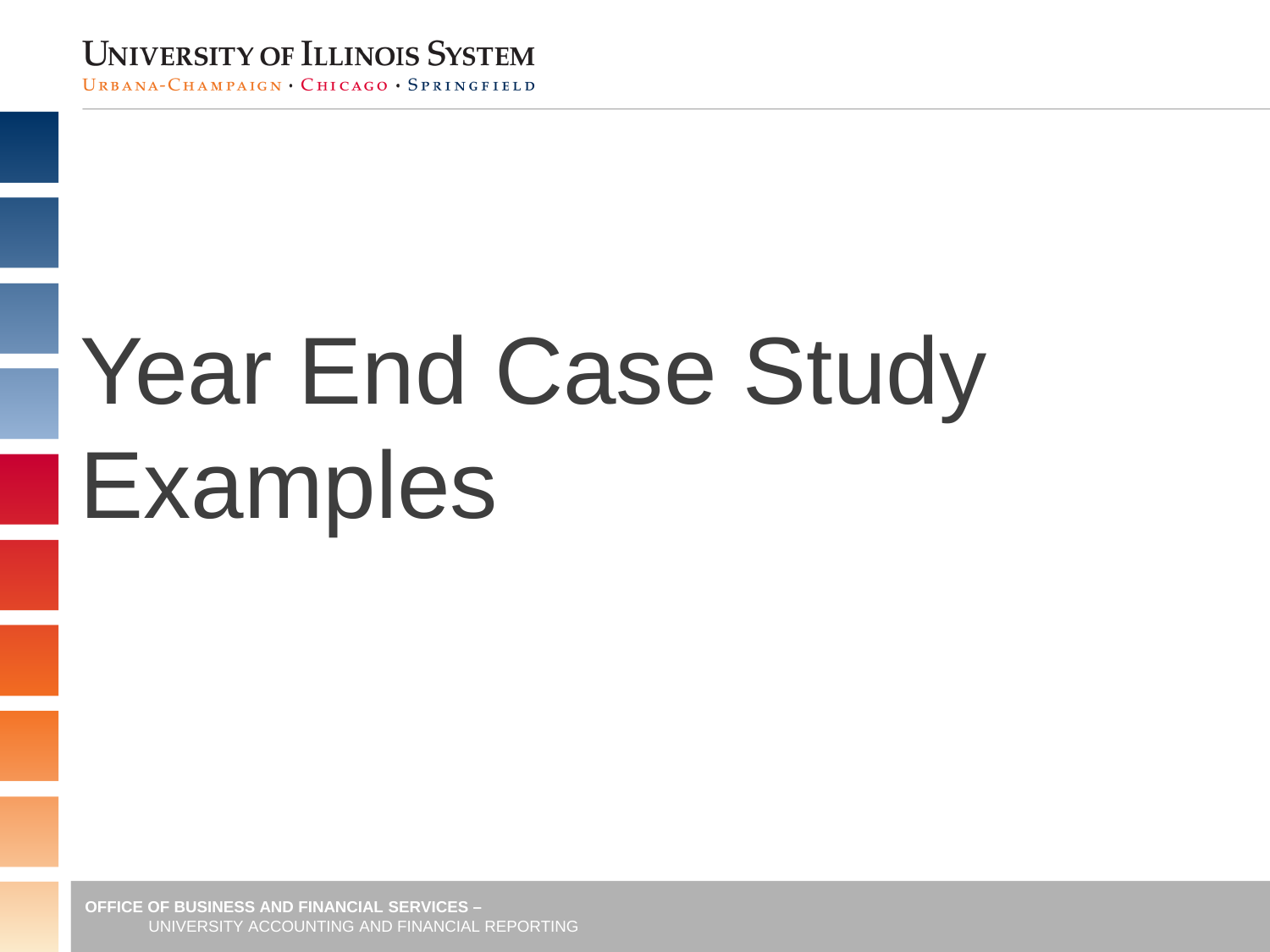#### Case Study #1 – Expense Accruals

\$900 of consumable supplies for a SSF activity were received June 29, 2017. The vendor invoice was received & entered into Banner on July 10<sup>th</sup> (in FY18). What action should be taken on June 30, 2017?

- A. Since the invoice was received in FY18, the expense should remain an expense in FY18.
- B. Recognizing the expense in either FY17 or FY18 is acceptable, it's up to you.
- C. Report \$900 of supplies expense as accounts payable on the FY17 Fact Sheet.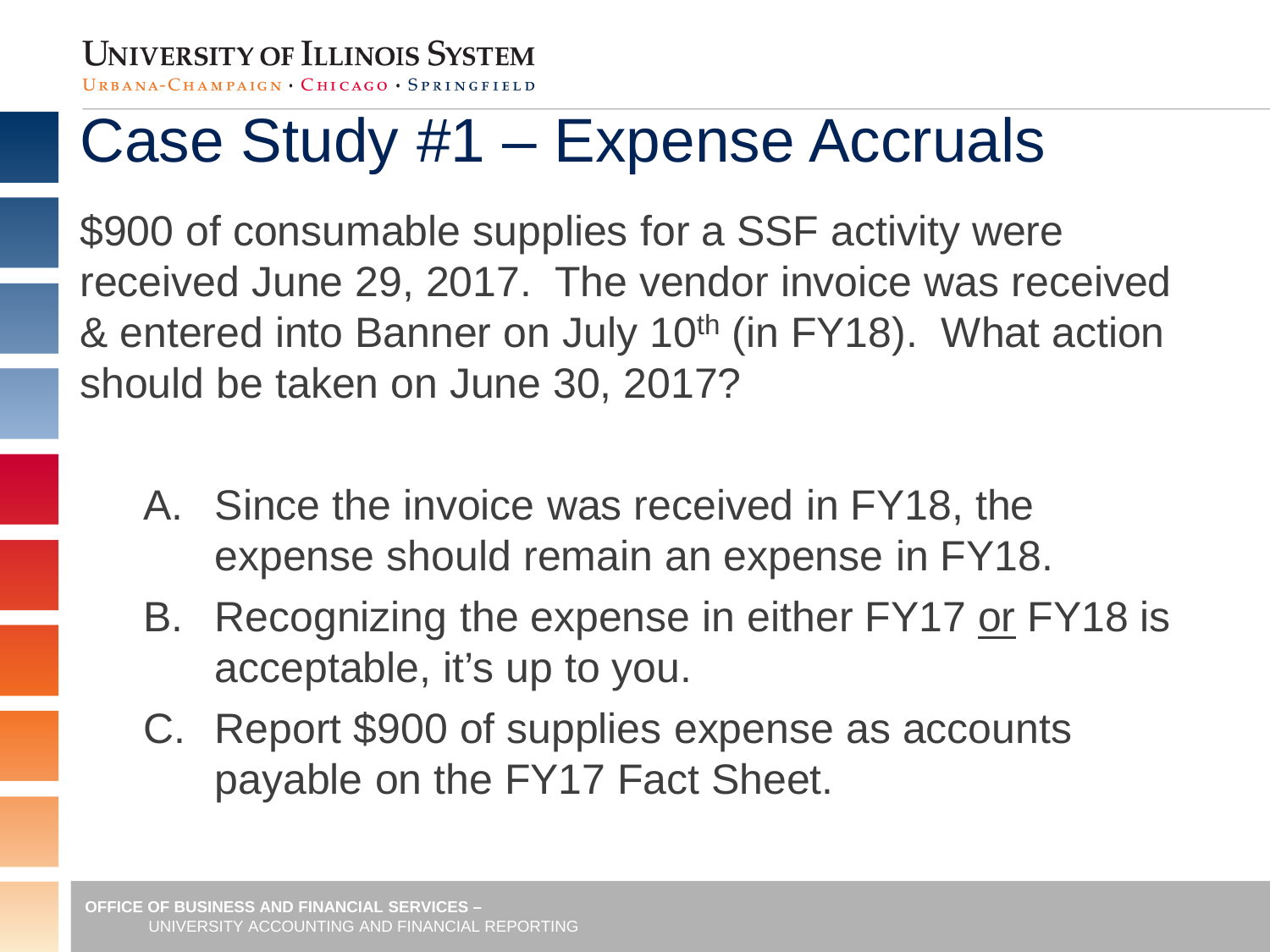# Case Study #1 – Expense Accruals

\$900 of consumable supplies for a self-supporting activity were received June 29, 2017. The vendor invoice was received July 10<sup>th</sup>, and was entered in Banner on July 18<sup>th</sup> (in FY18). What action should be taken on June 30, 2017?

*C. Report \$900 of supplies expense as accounts payable on the FY17 Fact Sheet.*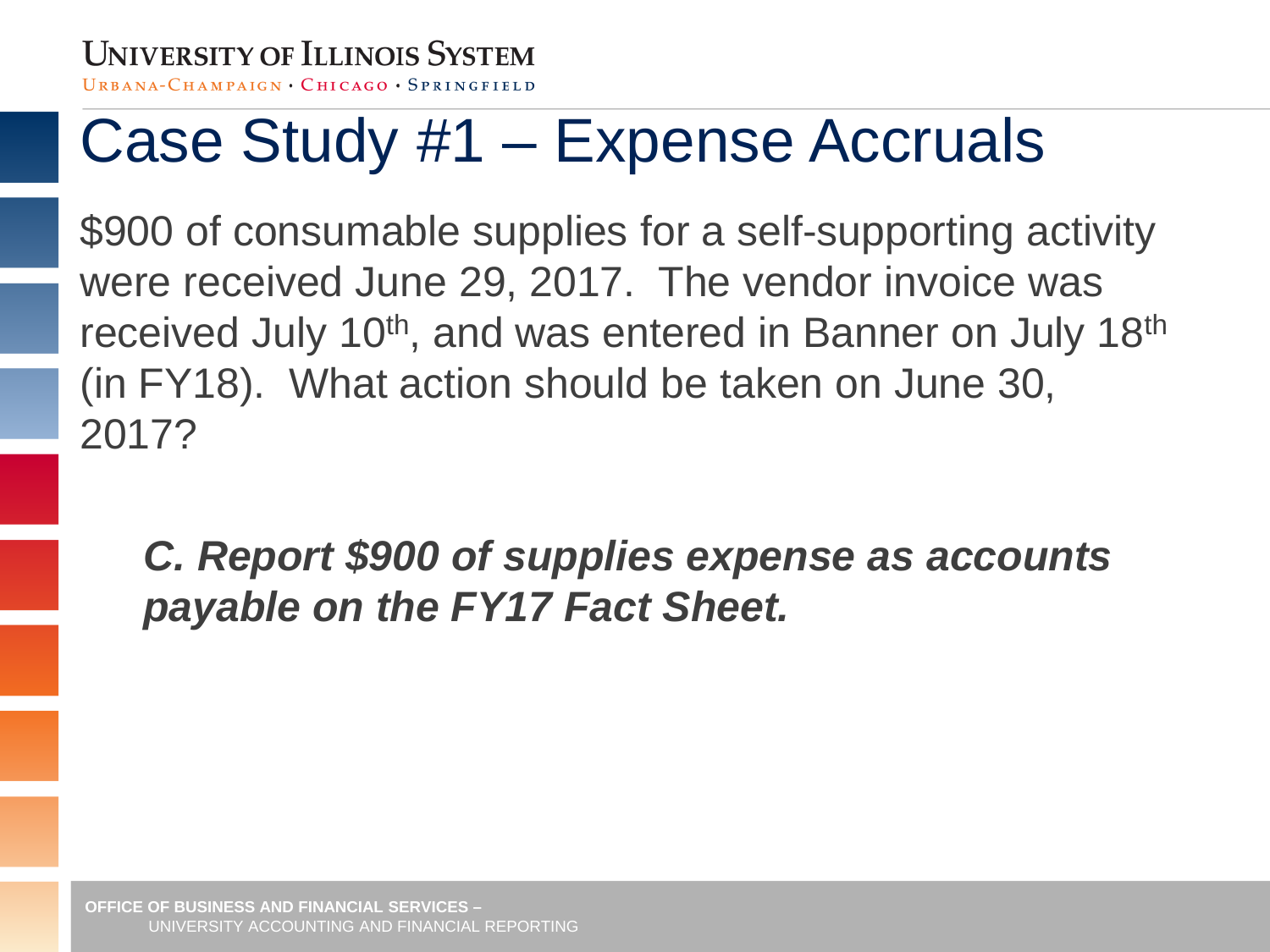#### Case Study #2 – Accounts Receivable

\$20,000 of routine services were provided to an external customer on June 5th and the customer said they would pay sometime in July. What action should be taken on June 30, 2017?

- A. Since the customer will pay in July, the revenue should be recognized in July.
- B. Report \$20,000 as an A/R on the related selfsupporting fund's Fact Sheet.
- C. Do nothing.
- D. Either B or C.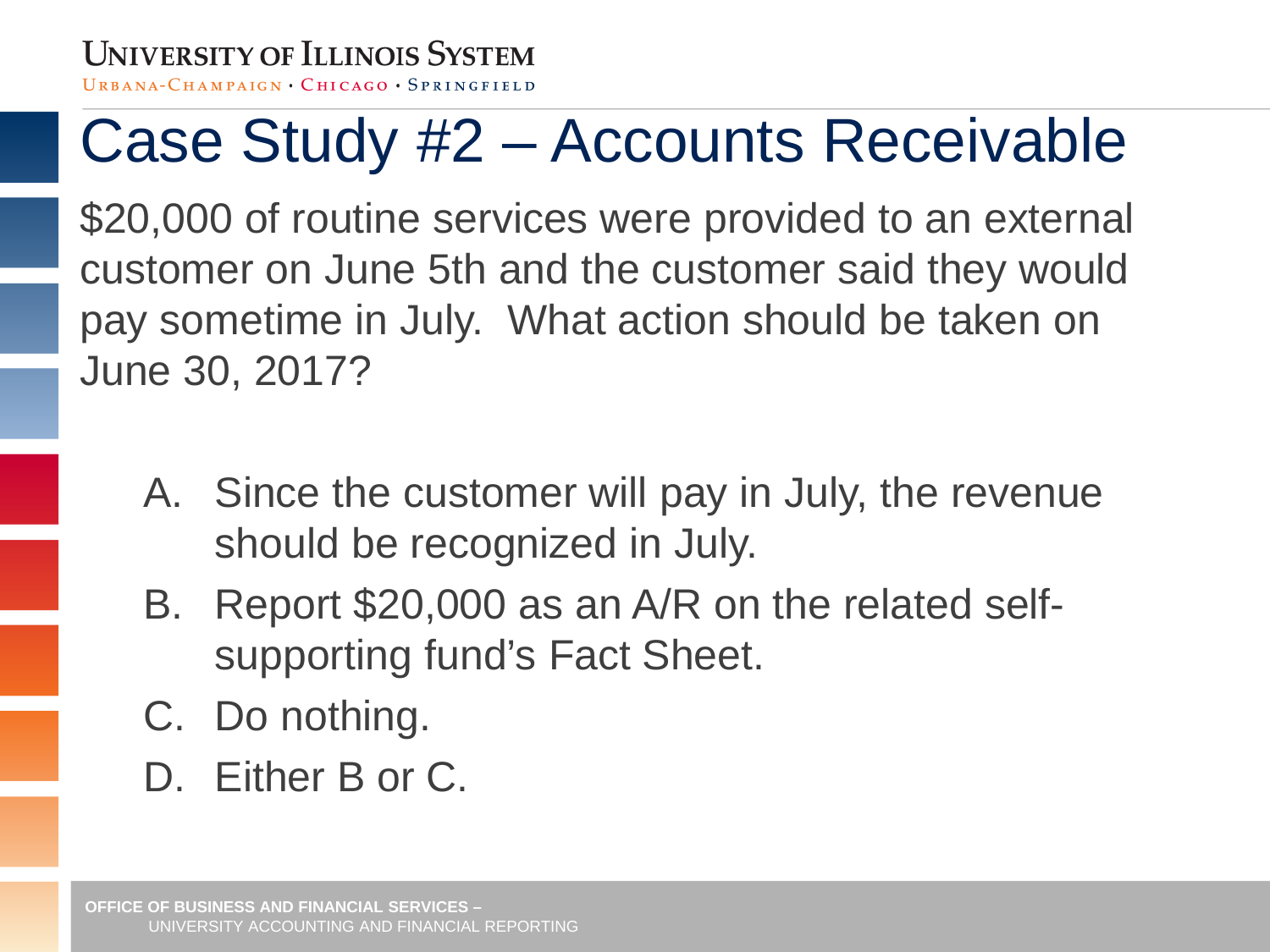#### Case Study #2 – Accounts Receivable

\$20,000 of routine services were provided to an external customer on June 5th and the customer said they would pay sometime in July. What action should be taken on June 30, 2017?

#### *D. Either B or C.*

- *University policy requires use of the Banner Receivables module (unless formal exemption is granted)*
- *If exemption is granted, report on the Fact Sheet*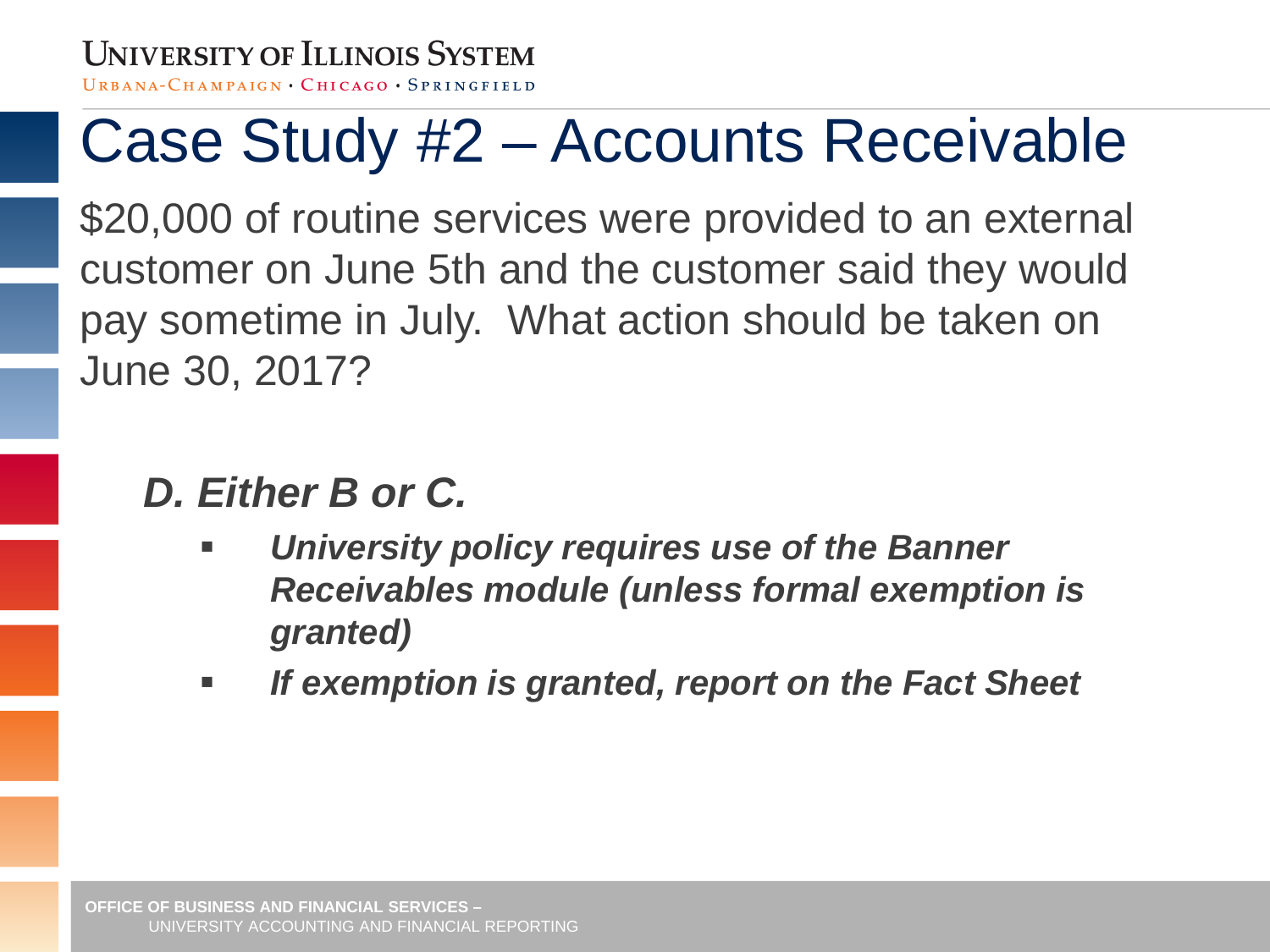# Case Study #3 – Expense Classification

\$200 of professional services expense was recorded to a supplies account code in Banner. What action is needed before fiscal year-end?

- A. Someone else processed the entry, so I'm not going to fix it.
- B. Who cares? It's only \$200.
- C. Do nothing. The charge is appropriate for the CFOP.
- D. Ensure a JV is processed to move to the correct account code.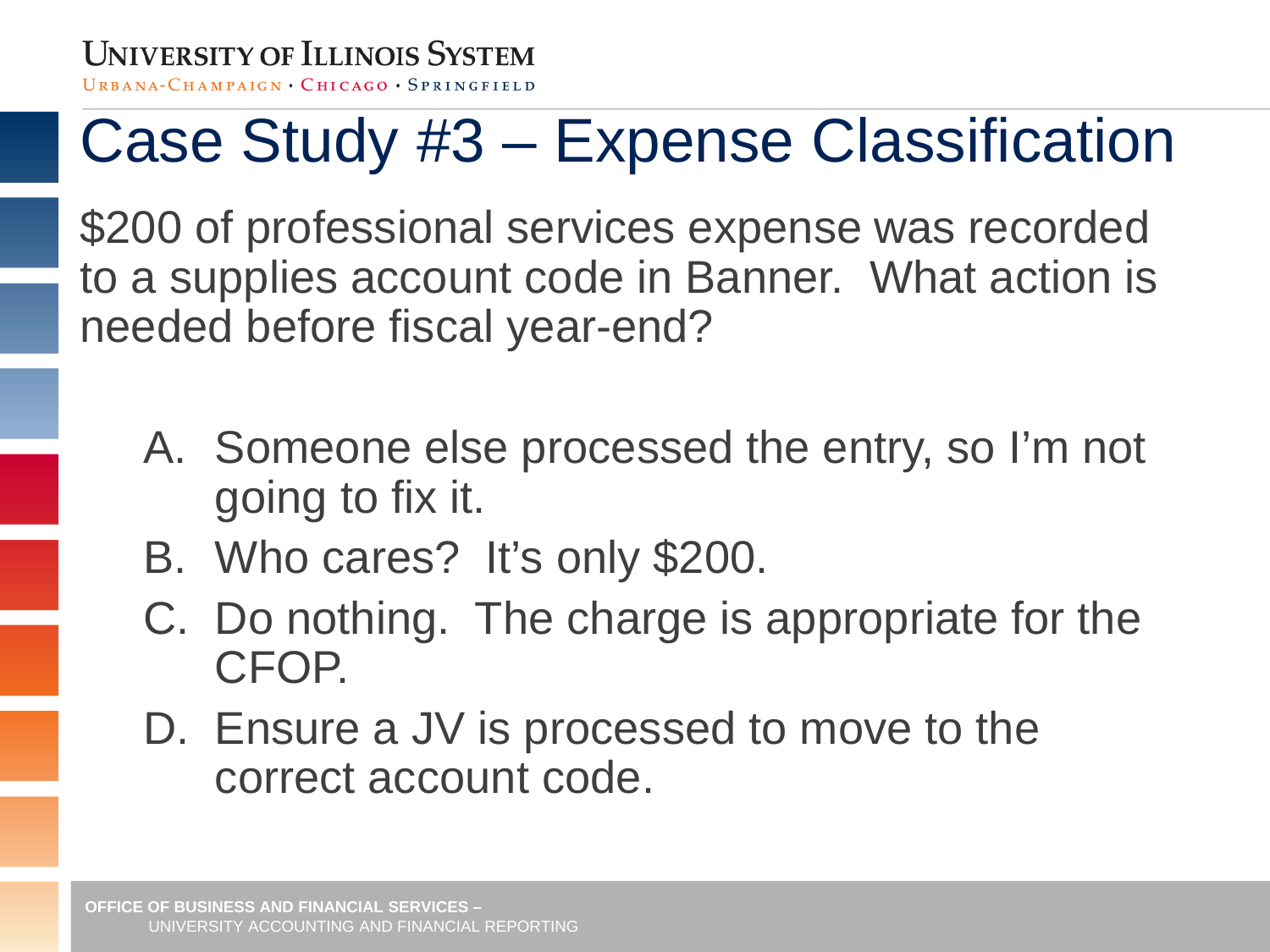#### Case Study #3 – Expense Classification

\$200 of professional services expense was recorded to a supplies account code in Banner. What action is needed before fiscal year-end?

*D. Ensure a JV is processed to move to the correct account code.*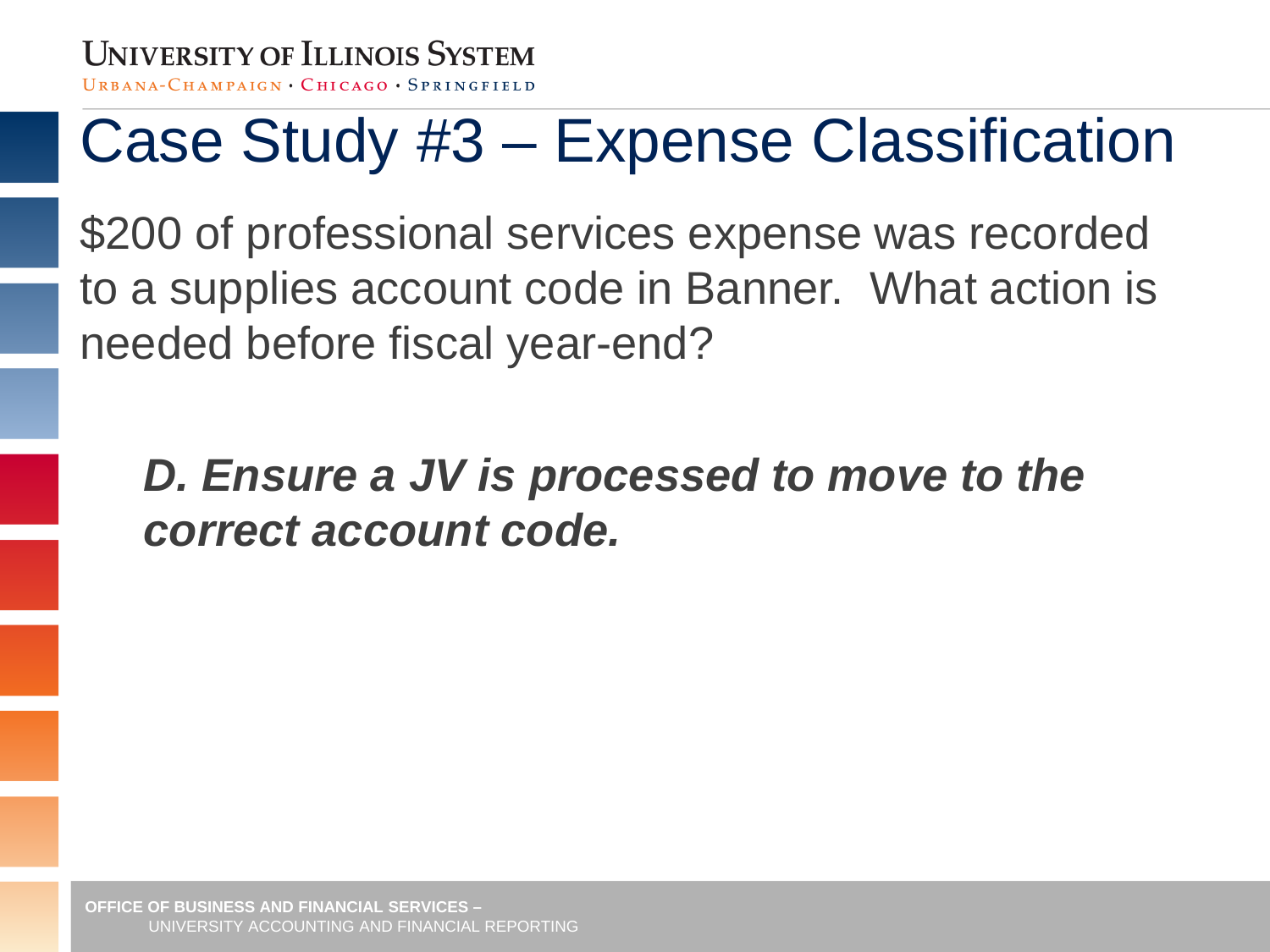# Case Study #4 – Inventory for Resale

True or False: Your self-supporting activity had \$1,500 of revenue during FY17. At June 30, since \$100,000 of inventory for resale is remaining, that amount should be reported as the ending inventory value on the Fact Sheet.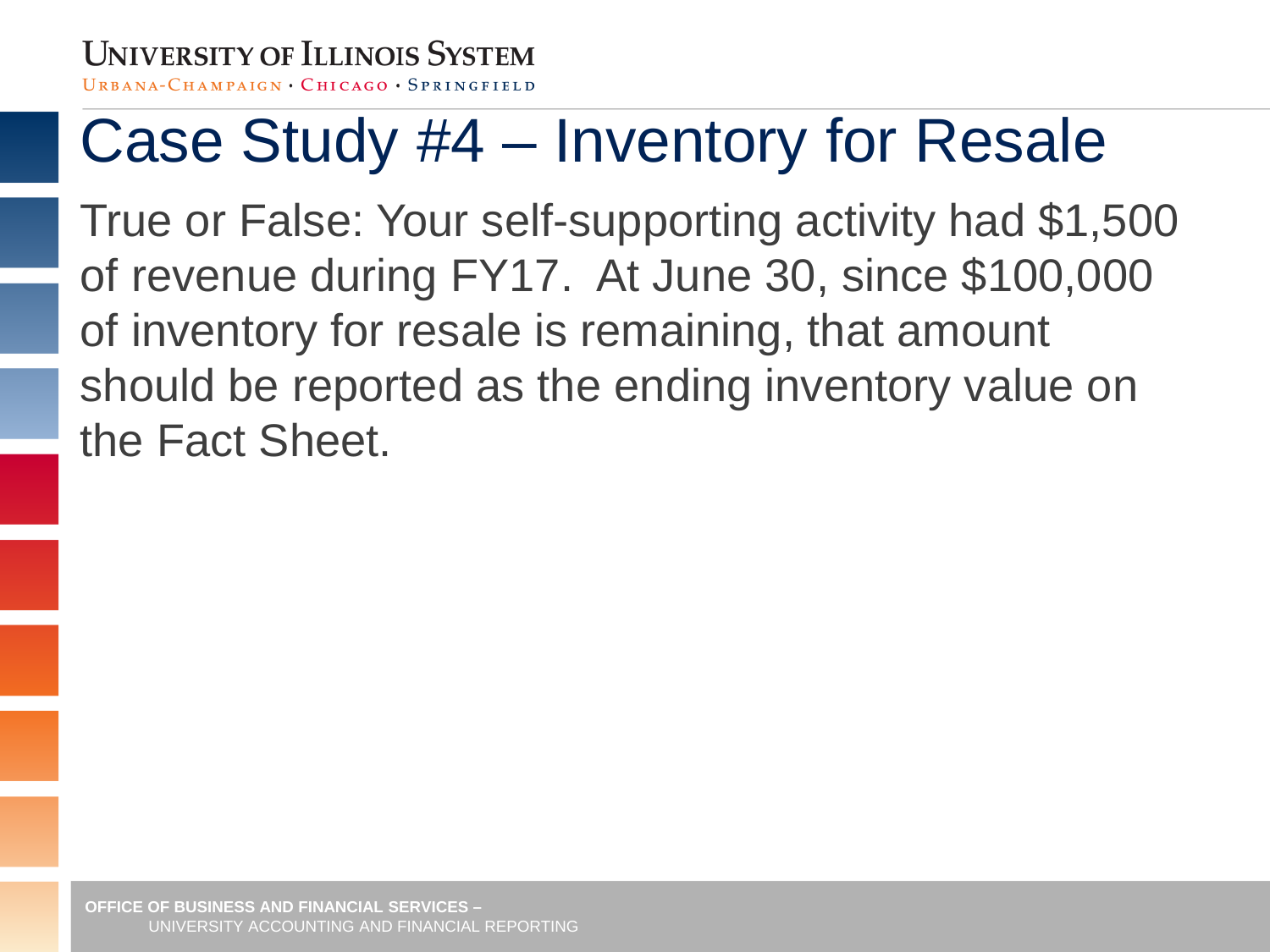# Case Study #4 – Inventory for Resale

True or False: Your self-supporting activity had \$1,500 of revenue during FY17. At June 30, since \$100,000 of inventory for resale is remaining, that amount should be reported as the ending inventory value on the Fact Sheet.

*It depends. Inventory should be valued at the lower of cost or fair market value (FMV).*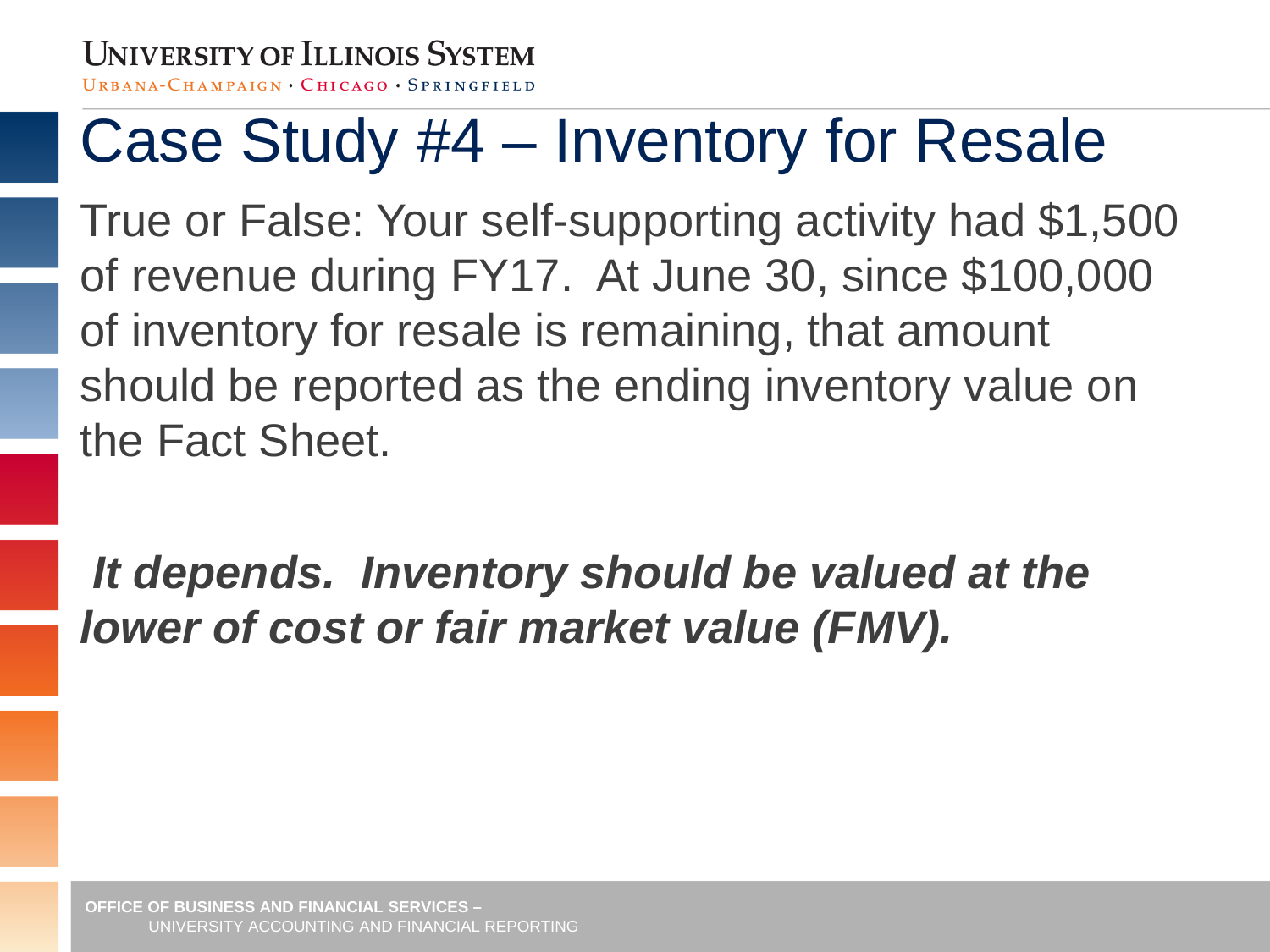#### Case Study #5 – Non-Monetary Exchange

Your unit gave tickets for a university event to an external radio station in exchange for free radio advertising for the event. What action is needed by June 30?

- A) I don't have time to worry about it
- B) No action is needed since no cash was involved
- C) Report the transaction to UAFR on a Non-Monetary Exchange Form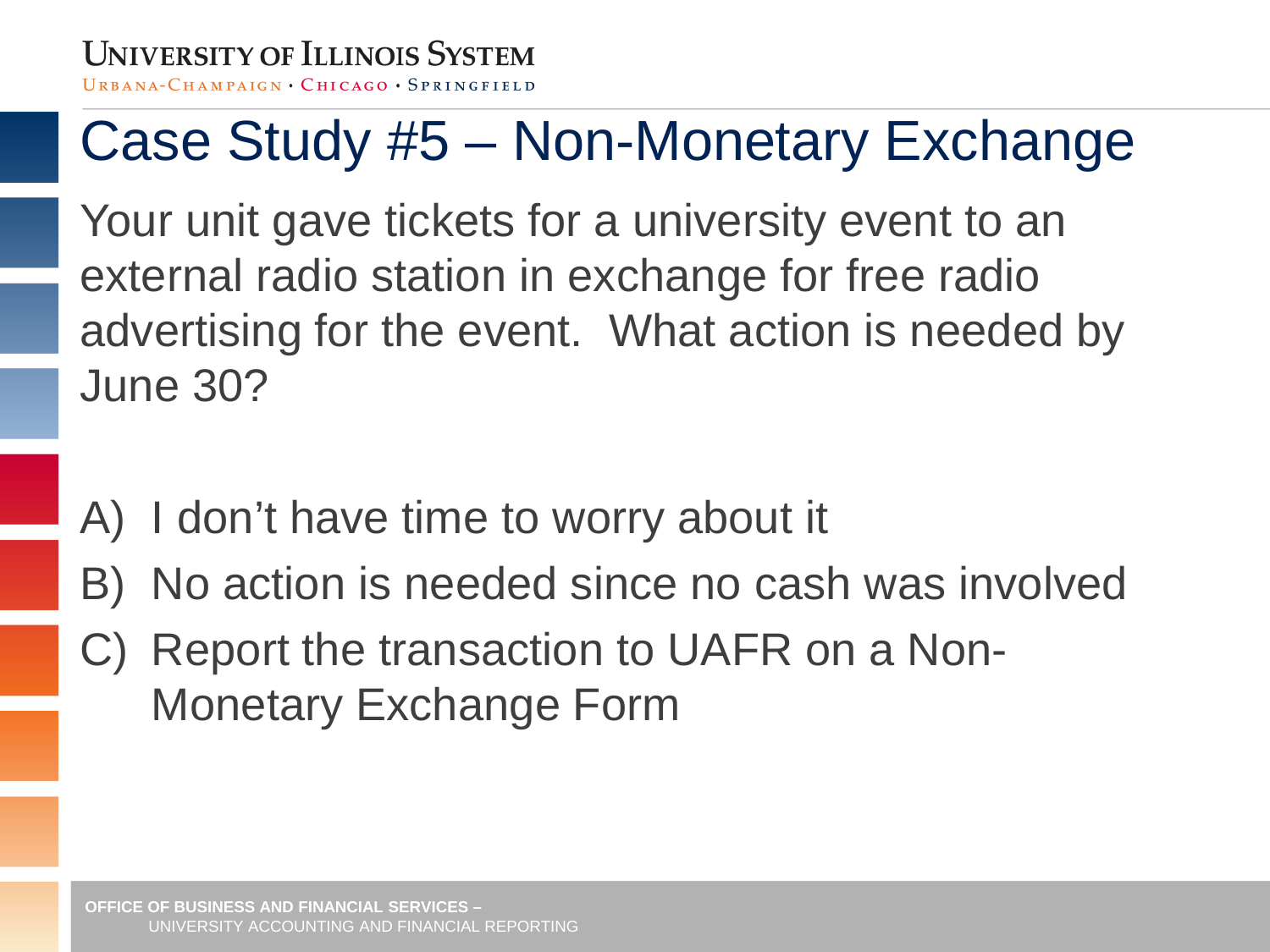#### Case Study #5 – Non-Monetary Exchange

Your unit gave tickets for a university event to an external radio station in exchange for free radio advertising for the event. What action is needed by June 30?

#### *C. Report the transaction to UAFR on a Non-Monetary Exchange Form*

 *Report the Non-Monetary Exchange as outlined in Section 13 of the OBFS P&P Manual. There could be contract and purchasing implications as well.*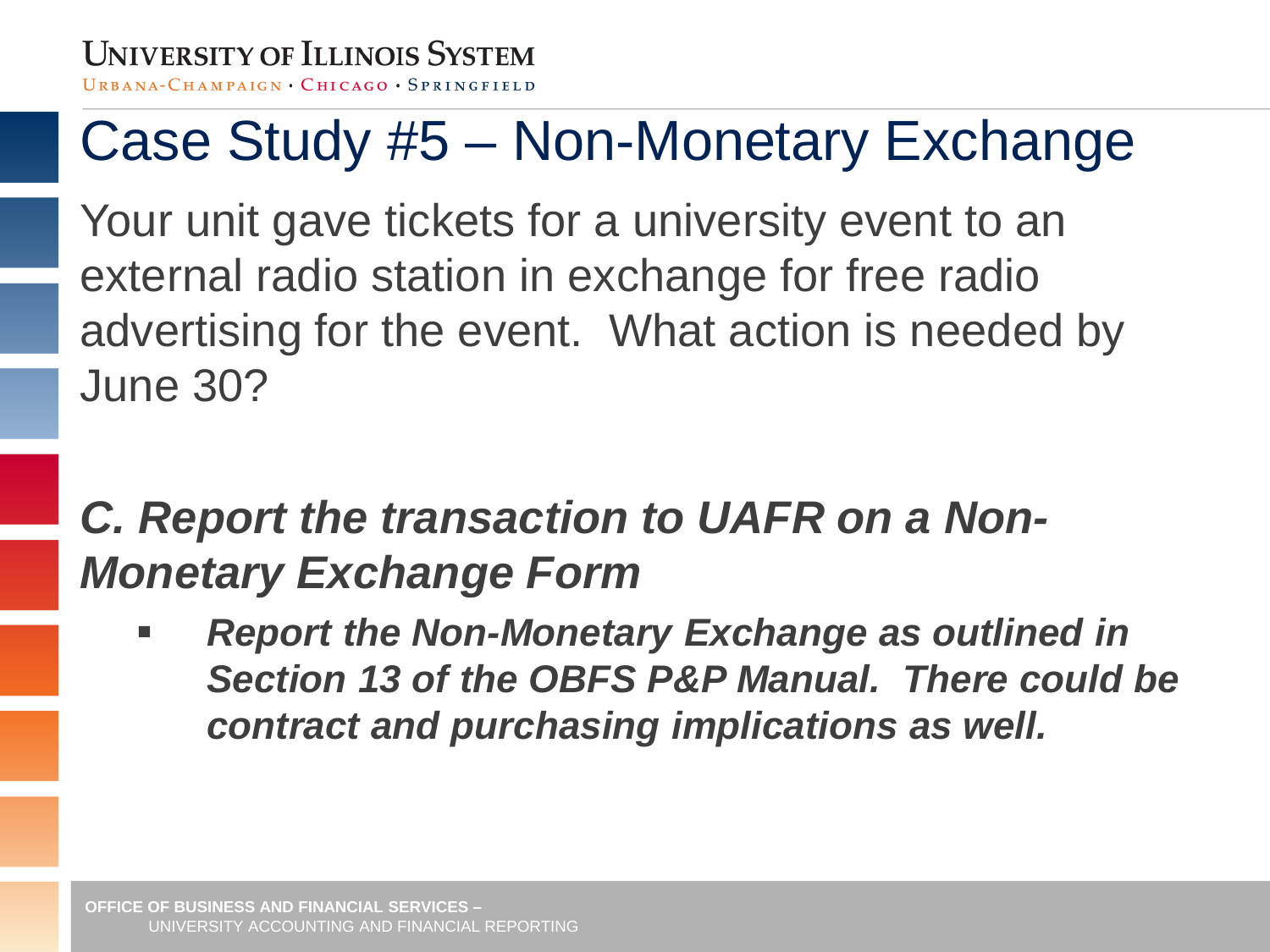# Case Study #6 – Labor Redistributions

True or False: When processing a 2017 MN 7 labor redistribution during July, in order for the transaction to post in period 12, the user must use a June 2017 transaction date on PZAREDS.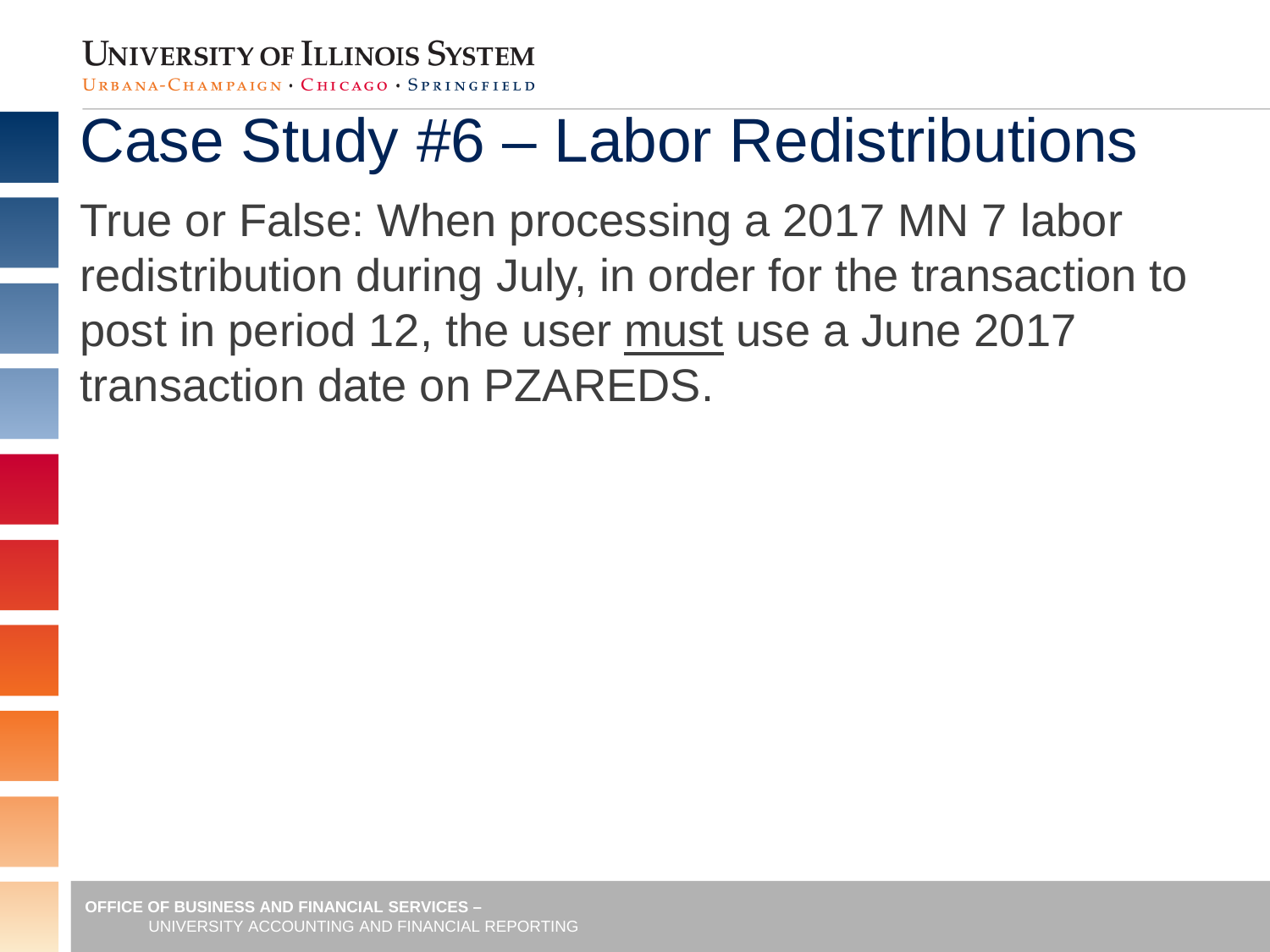#### Case Study #6 – Labor Redistributions

When processing a 2017 MN 7 labor redistribution during July, in order for the transaction to post in period 12, the user must use a June 2017 transaction date on PZAREDS.

**False: Unique requirements apply to accrued pay events 2017 MN 7 and 2017 BW 14. Transaction date should be blank.**

See Year-End Labor Redistribution job aid: [https://www.obfs.uillinois.edu/accounting-financial](https://www.obfs.uillinois.edu/accounting-financial-reporting/year-end-procedures/)reporting/year-end-procedures/